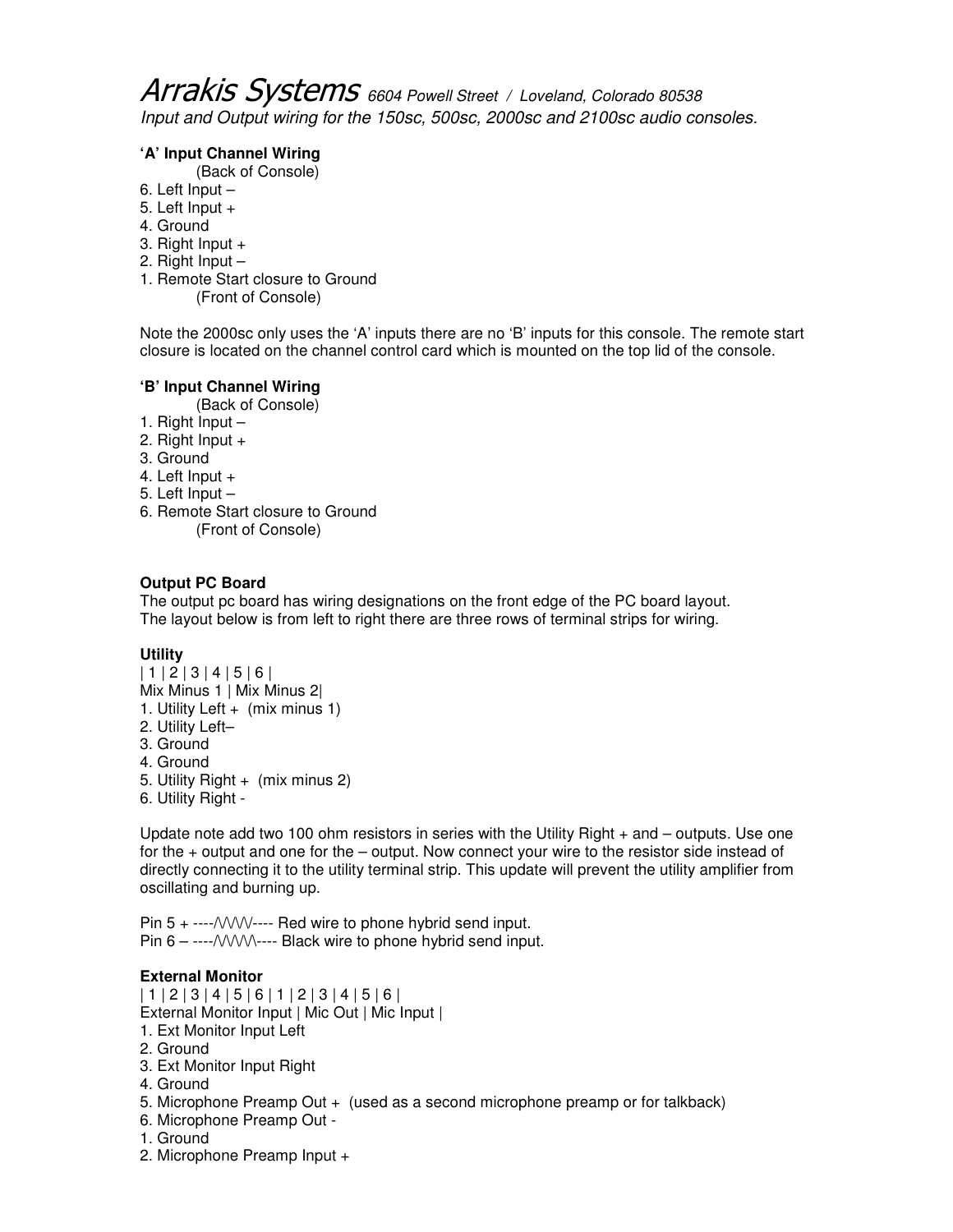- 3. Microphone Preamp Input –
- 4. Ground
- 5. Monitor Mono Input + (note used on 150, 500, 2000, 2100 sc series consoles only)
- 6. Monitor Mono Input (note used on 150, 500, 2000, 2100 sc series consoles only)

#### **Main Output**

|1|2|3|4|5|6|7|8|9|10|11|12|1|2|3|4|5|6|7|8|9|10|11|12|1|2|3|4|5|6|7|8|9|10|11|12| Audition | Program | Pro Mono | Aud Mono| Earphone | Cue | Mute Relay | Monitor |

1. Audition Output Left +

- 2. Audition Output Left –
- 3. Ground
- 4. Audition Output Right +
- 5. Audition Output Right –
- 6. Program Output Left +
- 7. Program Output Left –
- 8. Ground
- 9. Program Output Right +
- 10. Program Output Right –
- 11. Program Output Mono +
- 12. Program Output Mono –
- 1. Ground
- 2. Audition Output Mono +
- 3. Audition Output Mono –
- 4. Earphone Output Left
- 5. Earphone Ground
- 6. Earphone Output Right
- 7. Cue Speaker Output Left
- 8. Cue Speaker Ground Left
- 9. Cue Speaker Output Right
- 10. Cue Speaker Ground Right
- 11. Mute Relay Wiper 1 (wiper alternates between the NC and the NO contacts)
- 12. Mute Relay NC 1 (normally closed contact)
- 1. Mute Relay NO 1 (normally open contact)
- 2. Mute Relay NO 2
- 3. Mute Relay NC 2
- 4. Mute Relay Wiper 3
- 5. Mute Relay Wiper 2
- 6. Mute Relay NO 3
- 7. Mute Relay NC 3
- 8. Monitor Line Output Left + (connect monitor line outputs to an external power amp input)
- 9. Monitor Line Output Left –
- 10. Ground
- 11. Monitor Line Output Right +
- 12. Monitor Line Output Right –

The Mute Relay is used to turn on your On Air light however DO NOT connect or switch 120vac with these relay connections.

#### **Auto Cue Connector**

The auto cue is a feature where the earphone automatically switches to its autocue function whenever any channel is placed into the cue detent position from the slide fader. By moving the autocue jumper wires you may select different autocue options for the earphone. The connector is located on the output PC board back center in front of the DC power connector.

- A. Cue Mono Mix Output
- B. Earphone Mono Mix Output
- C. Cue Left Output
- D. Cue Right Output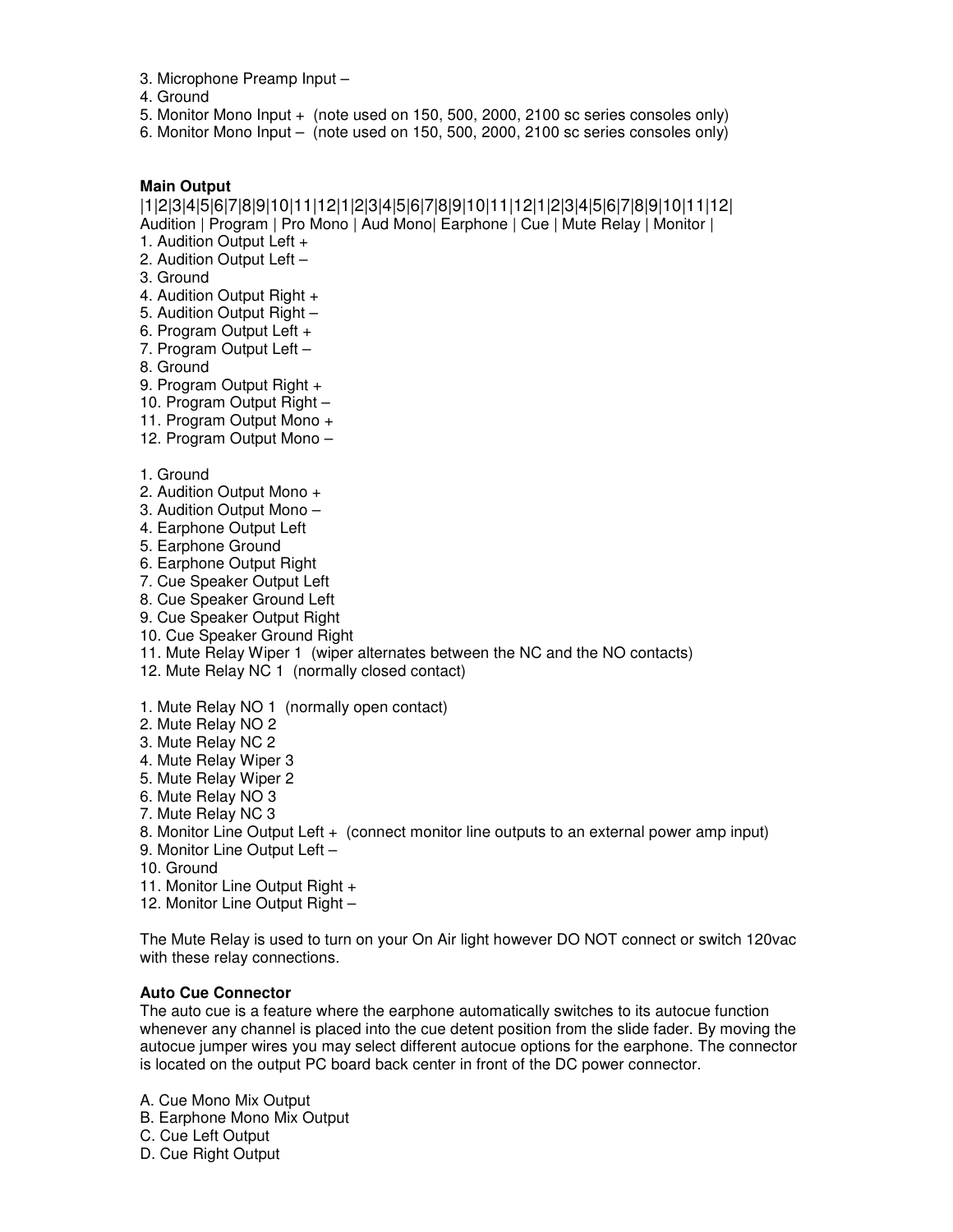E. Earphone Left Input

F. Earphone Right Input

Stereo Autocue jumper C to E and D to F Split Autocue jumper A to E and B to F

To disable the autocue remove the second 10K ohm resistor below the reed relays. This resistor is next to the black heatsink the location is shown below.

Autocue Connector Reed Relay 1 Reed Relay 2 10K resistor 1 10K resistor 2 - - remove this resistor to defeat the autocue Black Heatsink

## **Channel Control Card Remote Starts**

Molex Connector located next to the Reed Relay RY1. 1. Relay Wiper 'A' (when turned on makes closure to NO 'A' contact) 2. Relay Wiper 'B' (when turned on makes closure to NO 'B' contact) 3. NC 4. Relay NO 'A' 5. Relay NO 'B' 6. NC

The channel control card is located on the top lid of the console and has the Program and Audition switches mounted to it. The 500 and 2100 consoles use the 'A' contacts, which are wired through the A/B switch for the remote start logic. This shows up on the input pc boards Remote Start terminal and is switched to the Ground terminal. However, you do have the additional spare 'B' relay contacts that may be used for an isolated remote start closure.

#### **Monitor Power Amplifier**

- 1. Left Speaker Output +
- 2. NC
- 3. Left Speaker Output –
- 4. Right Speaker Output –
- 5. NC
- 6. Right Speaker Output +

Note on the 150, 500, 2000 and 2100 sc series audio consoles the Monitor amp is built in however you have the option of using an external power amplifier as well.

#### **Power Supply & Output PC Boards Power Connector**

Molex Connector

 $\wedge$   $\wedge$   $\wedge$  (1) (2) (3) (4) (5) (6) (7) (8) (9) Top View

1. – 12.3 VDC – Blue Wire – 3 Amp Power Supply

- 2. Common Green Wire
- 3. + 12.3 VDC Orange Wire
- 4. No Connection
- 5. No Connection
- 6. No Connection
- 7. + 12.0 VDC Red Wire 1.5 Amp Power Supply
- 8. Common Black Wire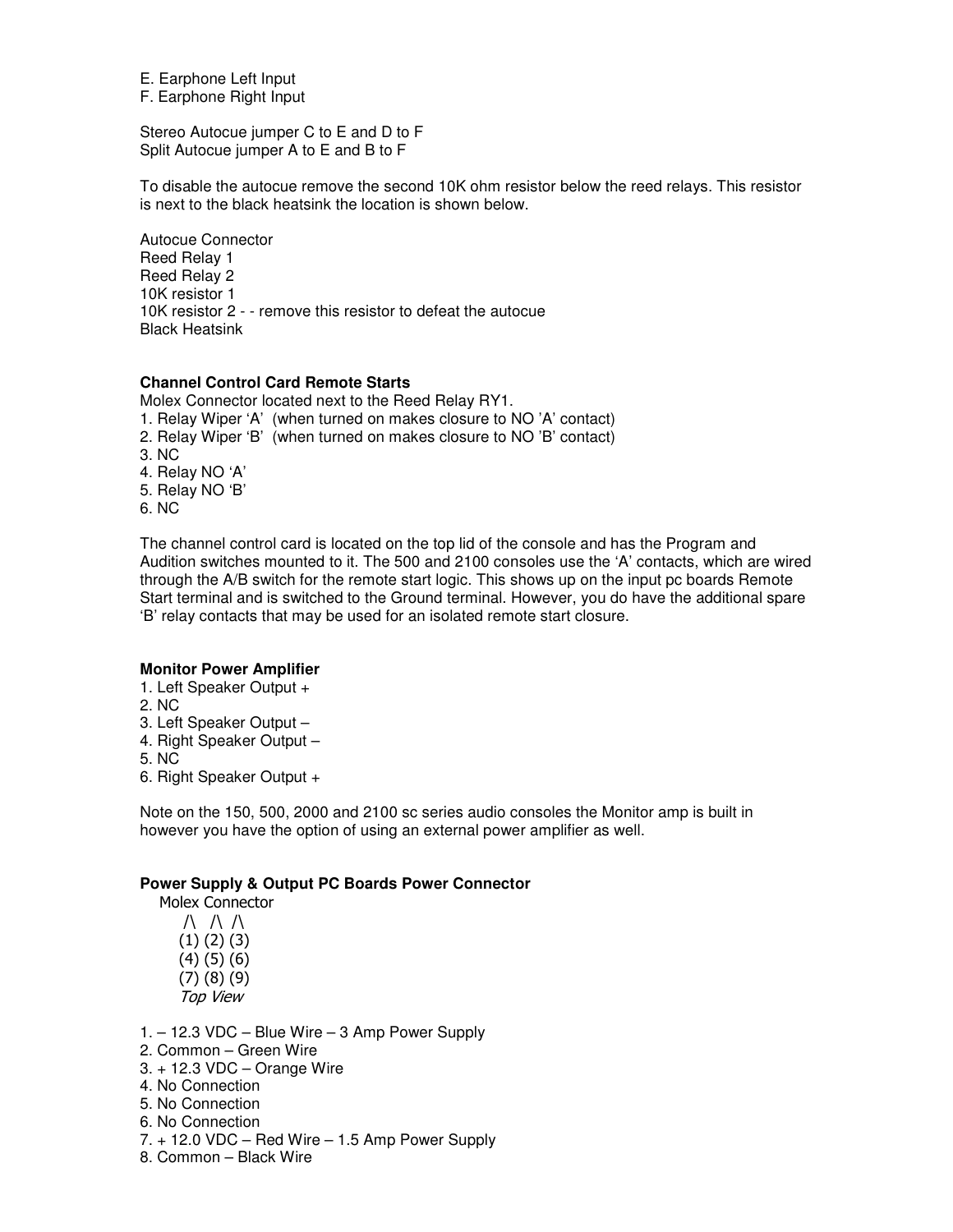## **Power Supply PS-300**

AC Voltage Settings for 120 VAC and 220 VAC operation.

The jumpers are located on the power supplies AC transformer input side.

For 120 VAC operation connect a jumper between pins 1 and 3 and connect a second jumper between pins 2 and 4 this is the factory default for audio consoles shipped in the USA. For 220 VAC operation remove the jumpers shown above and connect a jumper between pins 2 and 3. Be sure to change the jumpers on both of the 1.5 amp as well as the 3.0 amp power supplies.

## **Power DIP Switches and Settings**

There are 3 DIP switches on the output PC board they all control the plus and minus DC power supply voltages to specific sections of that PC board.

DIP Switch 1 is located underneath the Buss Input connector, which is at the top left hand corner. Below this connector are two LED's for the (+) and (-) DC power input from the power supply. The blue DIP switch is located under the LED's.

M [1] [2] [3] [4] P

Switch 1 (+) DC for the Metering section.

Switch 2 (-) DC for the Metering section.

The metering section includes Program VU meter left right, Audition VU meter left right, Monitor input left right and the Mono microphone preamp.

Switch 3 (+) DC for the Program section.

Switch 4 (-) DC for the Program section.

The Program section includes Program left right, Audition left right, Program mono, Audition mono and Utility right.

DIP Switch 2 is located between the two rows of black heatsinks on the left hand side next to the left hand row of black heatsinks.

Q [1] [2] [3] [4] E

Switch 1 (+) DC for the Cue power amp section. Switch 2 (-) DC for the Cue power amp section.

Switch 3 (+) DC for the Earphone power amp section. Switch 4 (-) DC for the Earphone power amp section.

Earphone Cue Output power amp section transistor physical layout.

| [Earphone Left]  |                            | [Earphone Left]             |  |
|------------------|----------------------------|-----------------------------|--|
| [Earphone Right] |                            | [Earphone Right]            |  |
|                  | $\lceil$ Cue Left $\lceil$ | $\lceil$ Cue Left $\lceil$  |  |
|                  | [ Cue Right ]              | $\lceil$ Cue Right $\lceil$ |  |

DIP Switch 3 is located between the two rows of black heatsinks on the right hand side next to the right hand row of black heatsinks.

M [1] [2] [3] [4] E Q

Switch 1 (+) DC for the Monitor Line Output section. Switch 2 (-) DC for the Monitor Line Output section.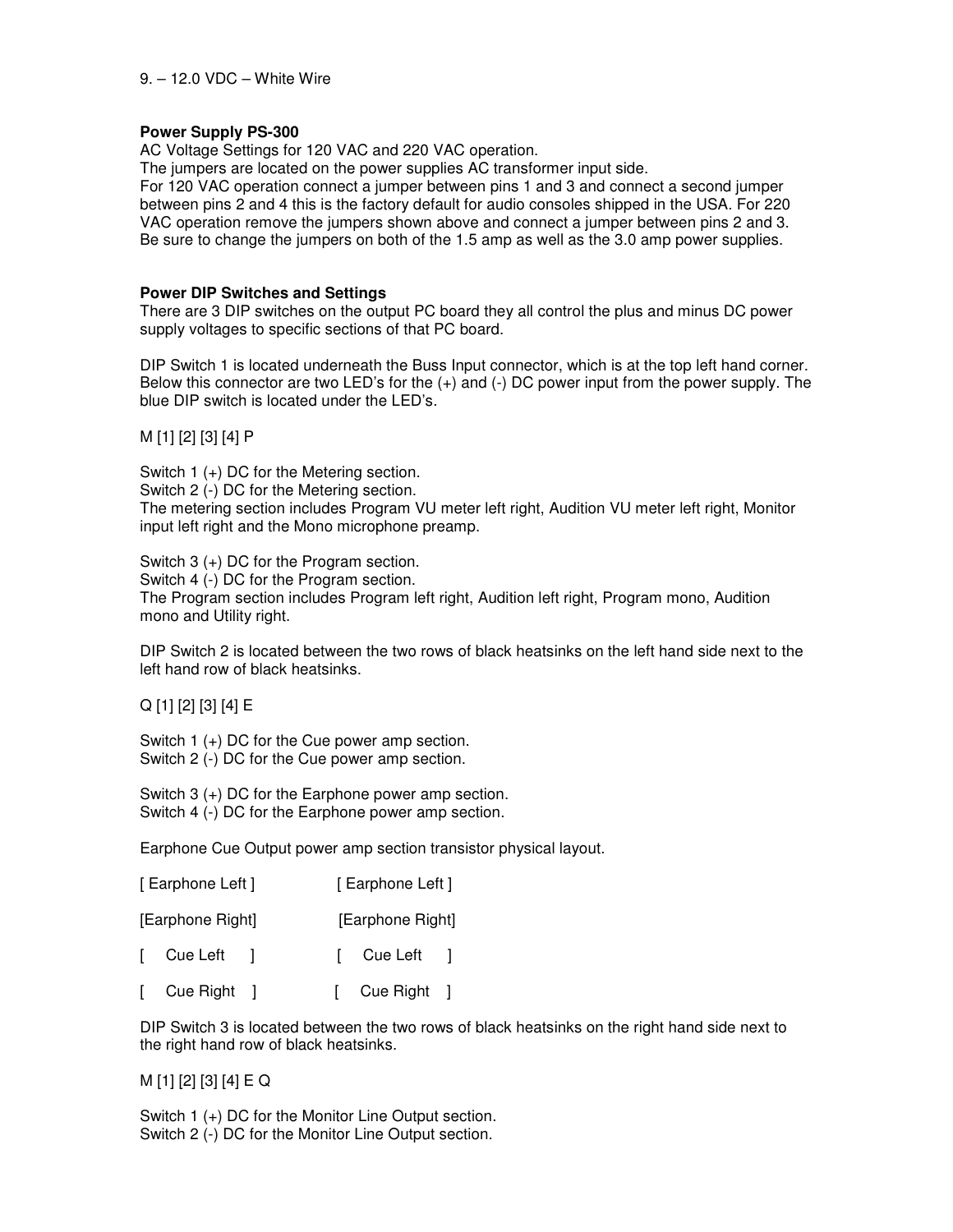The monitor line output section is located on the bottom right hand corner of the output board, which includes the muting relay.

Switch 3 (+) DC for the Earphone and Cue preamp sections. Switch 4 (-) DC for the Earphone and Cue preamp sections. The cue preamp section is located at the top right hand corner of the output board. The earphone preamp section is located just underneath the cue section.

#### **Meter Connector**

The meter connector is located on the output PC board towards the front and center just to the left of the large muting relay. This connector sends audio to the monitor and earphone select switches and signal to the VU meters.

1. Ground – Brown - - (Ribbon Cable Colors)

- 2. + 12.3 Volts DC Red used for the A/B select on the 500 and 2100sc consoles.
- 3. 12.3 Volts DC Orange used for the earphone, monitor, and cue pots.
- 4. VU Meter Audition Right Yellow
- 5. VU Meter Audition Left Green
- 6. VU Meter Program Right Blue
- 7. VU Meter Program Left Violet
- 8. Monitor Switch Position 4 Right Input Gray
- 9. Monitor Switch Position 4 Left Input White
- 10. Monitor Switch Position 3 Mono Input Black

#### **Master Control Connector**

The master control connector is located on the output PC board at the back right hand corner. This connector returns audio from the monitor and earphone select switches as well as monitor, earphone and cue DC control volume voltage.

- 1. Monitor Input Right from monitor select switch Brown - (Ribbon Cable Colors)
- 2. Monitor Input Left from monitor select switch Red
- 3. Monitor Volume Control DC voltage 0 volts full on –12.3 volts off Orange
- 4. Earphone Input Right from earphone select switch Yellow
- 5. Earphone Input Left from earphone select switch Green
- 6. Earphone Volume Control DC voltage 0 volts full on –12.3 volts off Blue
- 7. Cue Volume Control DC voltage 0 volts full on –12.3 volts off Violet
- 8. NC
- 9. NC

10. NC

#### **Channel Control Connector**

The channel control connector is located on the input PC boards at the back edge. There is one connector for each channel. On the 2000sc and 2100sc audio consoles, you will have six connectors for each input PC board. On the 500sc console, you will have just four connectors for each input PC board. This connector has switching logic for channel on/off fader volume etc.

- 1. Program Switch –12.3 volts on 0 volts off Violet - (Ribbon Cable Colors)
- 2. Fader Volume 0 volts full volume on –12.3 volts off Blue
- 3. Audition Switch –12.3 volts on 0 volts off Green
- 4. Ground Yellow
- 5. 12.3 volts DC Orange
- 6. Cue Switch 0 volts on –12.3 volts off Red
- 7. Muting for monitor and cue 0 volts muted –12.3 volts unmuted Brown
- 8. A/B Input Select Switch +12.3 volts to select the A input 0 volts to select the B input Black
- 9. Remote Start logic for B input Gray
- 10. Remote Start logic for A input White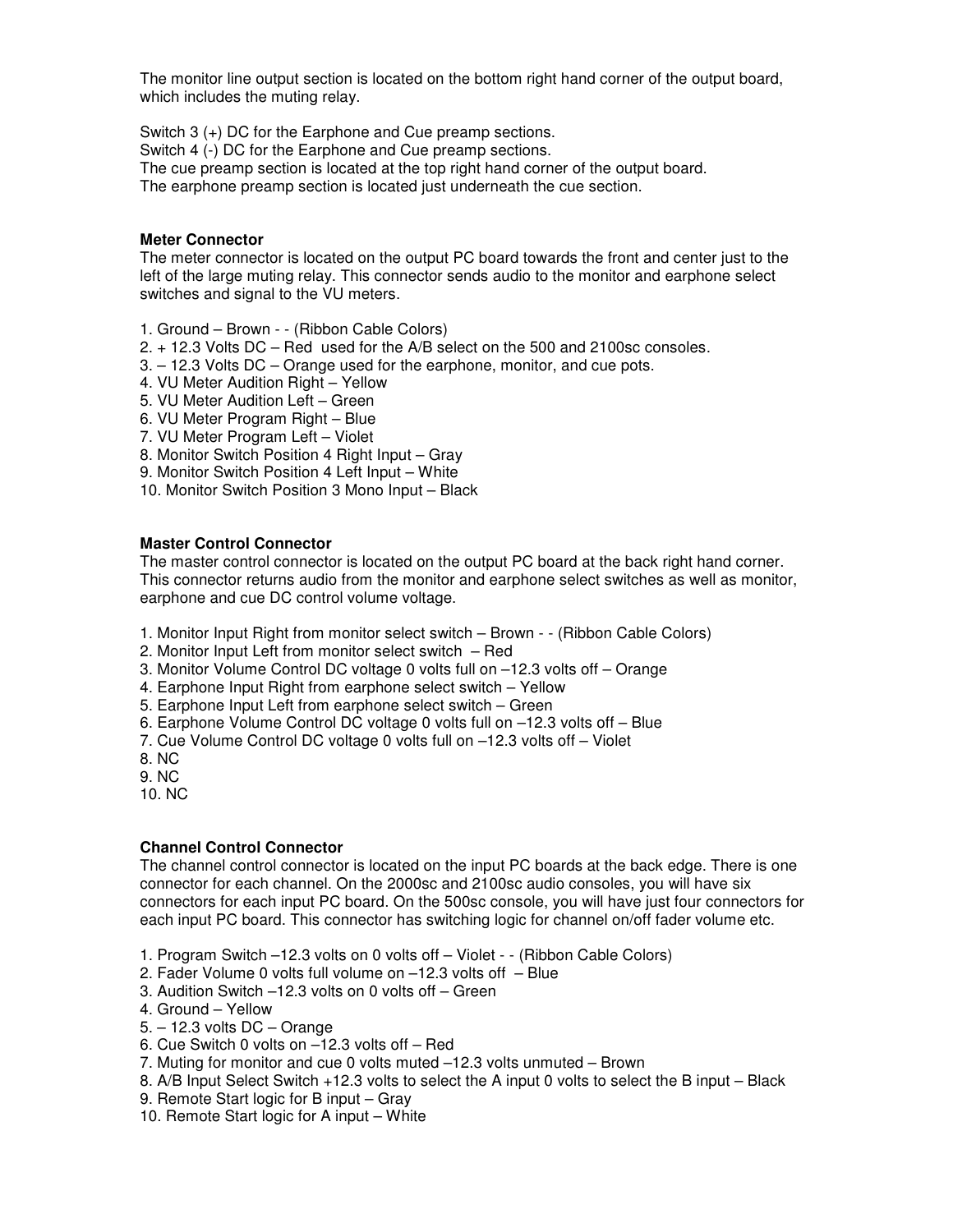Note Remote Start Logic for the A and B input select on pins 9 and 10 will switch to ground when the channel is on and open when the channel is off.

Channel Control Connector orientation from left to right.  $[10][9][8][7][6][5][4][3][2][1]$ 

#### **Buss Input Connector**

The buss input connector is a short ribbon cable which is used to connect the input and output PC boards together. This cable connects the DC power supply voltage, audio buss signals and logic functions to and from the PC boards.

This 20 pin male ribbon connector is no longer available. To repair remove the top cover and discard remove the ribbon cable and connect each pin location with a jumper wire. Use a 3 inch length of insulated wire and strip both ends 1/16 inch from the end and solder to the top ribbon connection for each of the 20 pins. Example connect pin 1 from connector A to pin 1 on connector B repeat until you connect all 20 pins.

If your female 20 pin connector is defective, remove it from the PC board and just jumper each trace location over with the same insulated jumper wire as shown above.

1. – 12.3 Volts DC – Brown - - (Ribbon Cable Colors) 2. Muting Buss – Red 3. – 12.3 Volts DC – Orange 4. Auto Cue Buss – Yellow 5. – 12.3 Volts DC – Green 6. Program Left Audio – Blue 7. + 12.3 Volts DC – Violet 8. Program Right Audio – Gray 9. + 12.3 Volts DC – White 10. Audition Left Audio – Black 11. + 12.3 Volts DC – Brown 12. Audition Right Audio – Red 13. Ground – Orange 14. Cue Right Audio – Yellow 15. Ground – Green 16. Cue Left Audio – Blue 17. Ground – Violet 18. Utility Right Audio – Gray 19. Ground – White 20. Ground – Black

Pin 20 on the newer Turbo series PC boards will go to the Utility Left summing amplifier located on the output PC board. However this amplifier input is not connected on the input PC boards and requires a custom modification to use the Utility Left amplifier. The SC series audio consoles only used the Utility Right amplifier. This Mix Minus buss was used to send audio back to the phone caller. Connect the Utility Right output to the phone hybrids send input.

#### **Clock and Timer Connector for 150, 500, 2000sc**

The optional ESE 172 Clock and the ESE 570 Timer control wiring is brought out to a 12 pin terminal strip mounted on the VU meter panel. These Clocks and Timers are no longer available.

- 1. Timer Reset
- 2. Timer Start
- 3. Timer Stop
- 4. Timer + 5vdc
- 5. NC
- 6. Timer Ground
- 7. Clock Hold
- 8. Clock + 5vdc